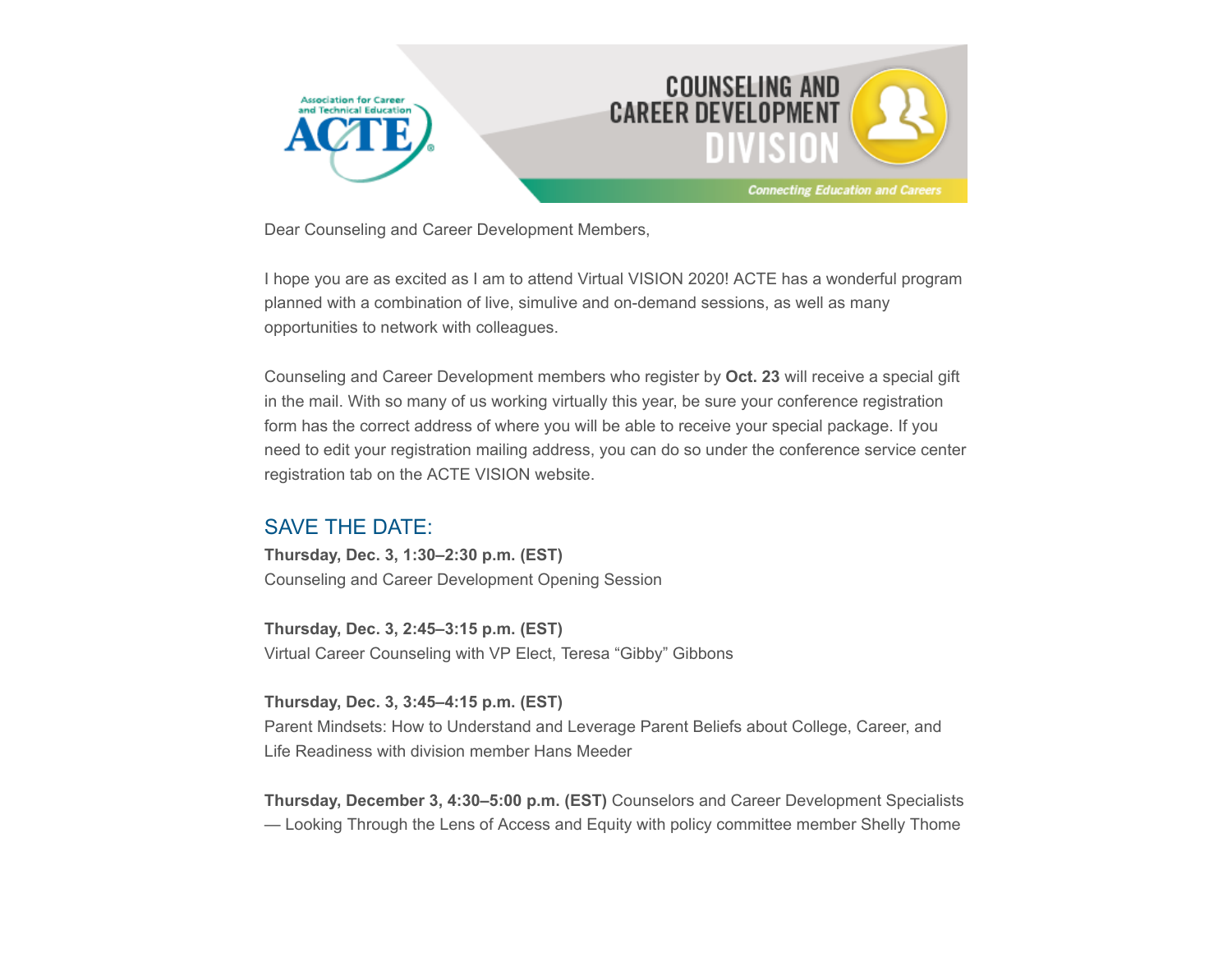On Friday our division will host a series of information and networking sessions in our virtual hospitality suite.

**Friday, Dec. 4, 12:00–1:00 p.m. (EST)** Top 10 Virtual Career Counseling Tips

**Friday, Dec. 4, 1:00–2:00 p.m. (EST)** Top 10 Reasons Your New VP is AWESOME

**Friday, Dec. 4, 2:00–3:00 p.m. (EST)** Top 10 Reasons to Get Involved at the National Level with the Counseling and Career Development Division

**Friday, Dec. 4, 3:00–4:00 p.m. (EST)** Top 10 Ways to Advocate for Career Development in Your School/District

**Friday, Dec. 5, 4:00–5:00 p.m. (EST)** Top 10 Ways to Take Care of Yourself in a Virtual World

As you nestle into the fall season, I hope you are able to find some balance between the many demands of school and making time for self-care. I know I am enjoying the cooler weather on my morning trail runs.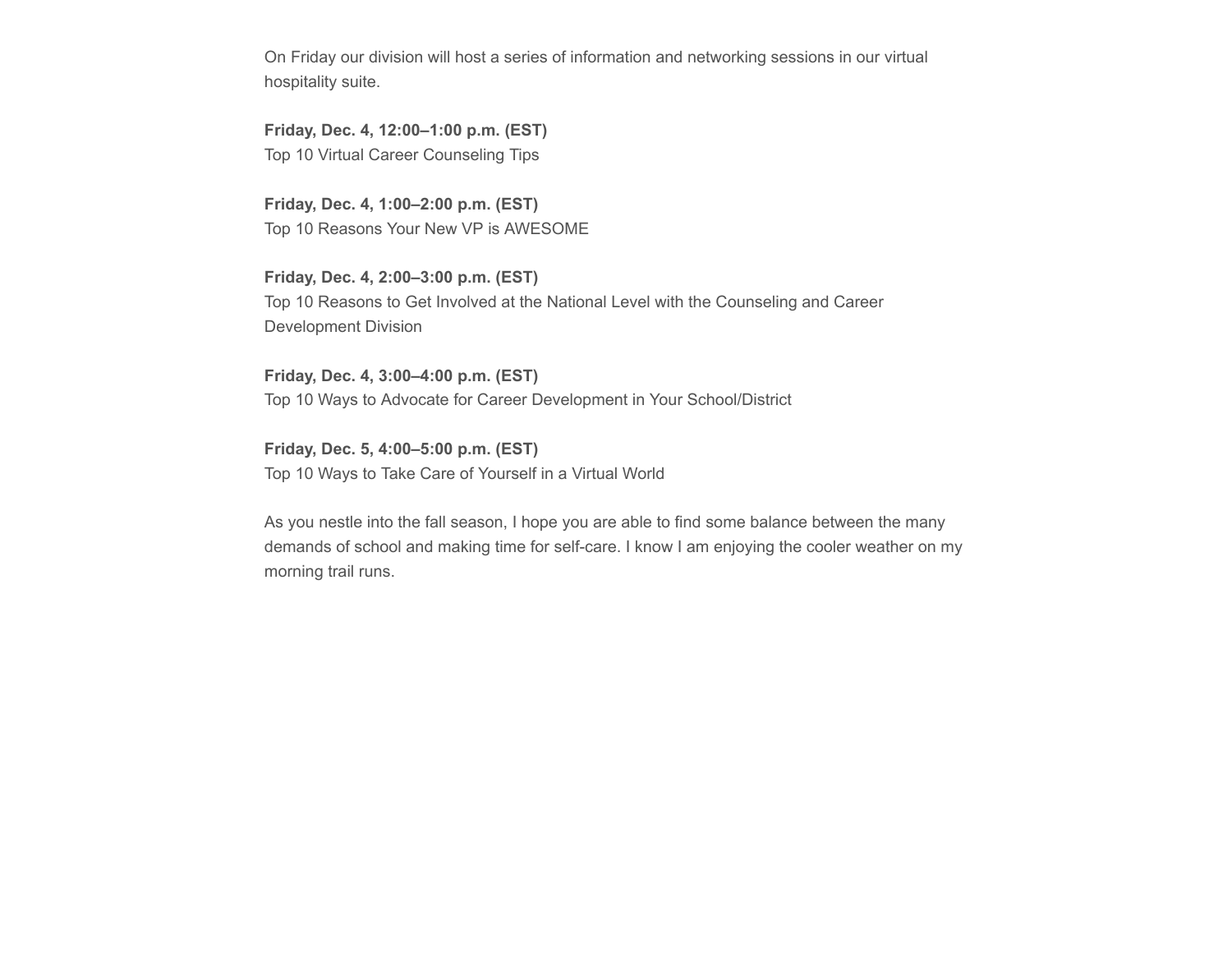

Watch as Kimberly Wilson, ACTE's 2020 Teacher of the Year, and this year's ACTE Excellence Award Finalists share their love of CTE! Love this video?! Watch ACTE's social media channels — [Facebook](https://www.facebook.com/actecareertech), [Twitter](https://twitter.com/actecareertech) and [Instagram](https://www.instagram.com/actecareertech1/) — from now through **Oct. 23** and share this happy video (along with another one!) on your social media to be entered into a drawing for 10 \$15 gift cards! Bring your virtual glitz and glam to the ACTE Awards Gala at Virtual VISION, happening **Nov. 30– Dec. 4**, to help us recognize those individuals and organizations, who have made extraordinary contributions to CTE. Don't forget, the member advance rate of only \$250 ends **Oct. 23**!

### Engage, Gather & Learn at VISION

ACTE is excited to offer Virtual VISION 2020 on a dynamic virtual platform, bringing you [hundreds of sessions](https://www.careertechvision.com/program_schedule.cfm) in a mixture of live-streamed, simulive and on-demand formats, all of which you will be able to access post-event! Happening **Nov. 30– Dec. 4**, Virtual VISION will offer immersive and expanded programming that addresses cutting-edge CTE issues during these unprecedented times. Be sure to register by **Oct. 23** to secure the advance rate of \$250 for members.

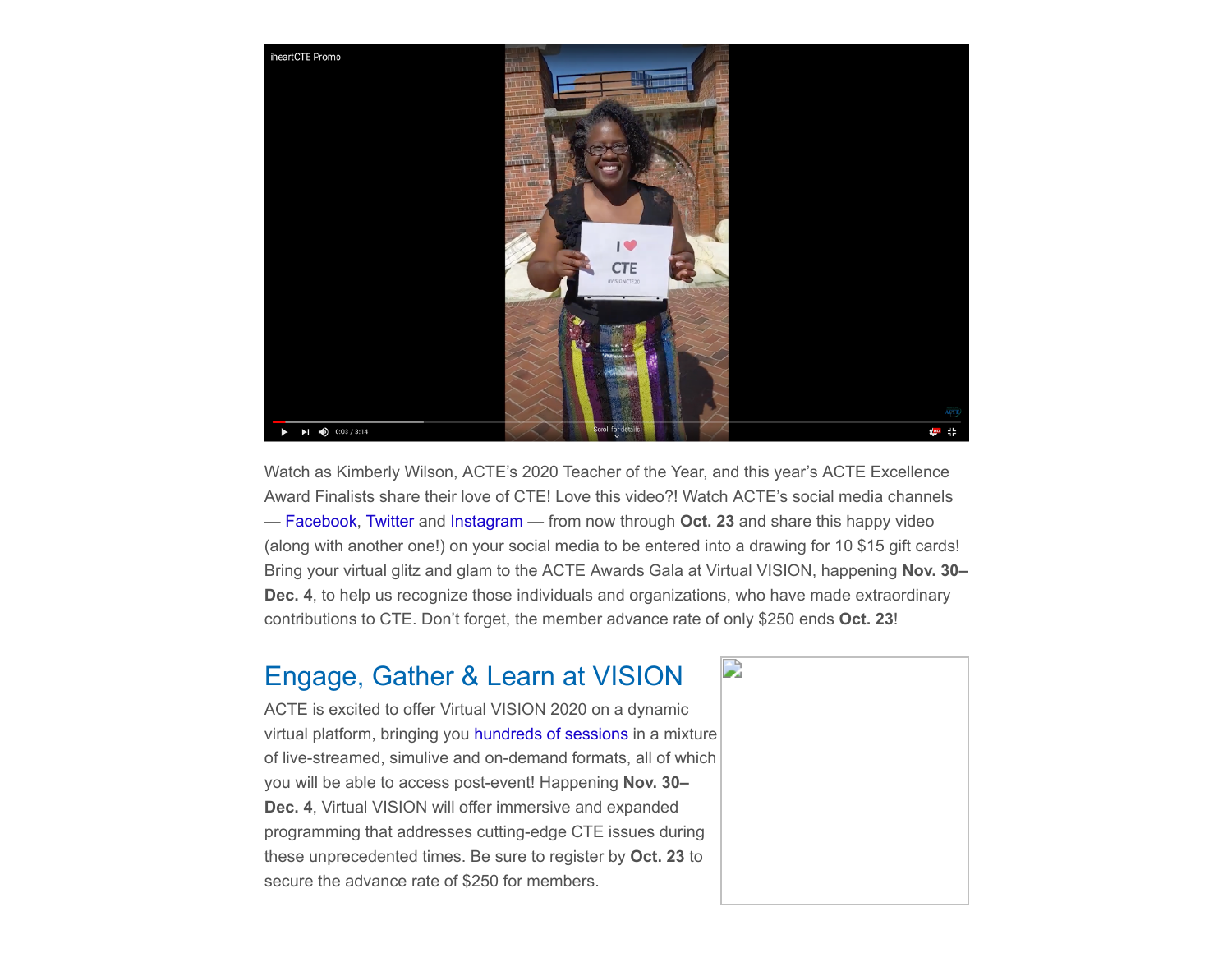**[Tune in for Virtual VISION](https://www.careertechvision.com/index.cfm)**



# RSVP for Counseling & Career Development Business Meeting

All Region and Division Business Meetings are open meetings but require an RSVP in order to verify ACTE membership for members to vote on necessary items during the meeting. RSVPs are required by **Friday, Nov. 6**. The Zoom meeting link will be sent to each RSVP no later than **Friday, Nov. 13**.

Questions? Contact [member services](mailto:memberservices@acteonline.org?subject=re%3A%20Business%20Meetings) at ACTE.

**[RSVP](https://us02web.zoom.us/meeting/register/tZwod-ytrDkuGdQakFYFC-6RXf_YGokg2Wk7)**



#### **ACTE Announces 2021 National Award Finalists**

The ACTE Excellence Awards recognize those individuals who have made extraordinary contributions to CTE, programs that exemplify the highest standards and organizations that have conducted activities to advance CTE programs. All ACTE Excellence Awards are presented at the ACTE Awards Gala in conjunction with Virtual VISION. [Meet our finalists](https://www.acteonline.org/professional-development/acte-awards/acte-excellence-awards/)

#### **SynED Named Business-Education Partnership Award Winner**

ACTE recently announced synED as the ACTE Business-Education Partnership Award winner. SynED's work in conjunction with Canyon Springs High School at Moreno Valley Unified School District in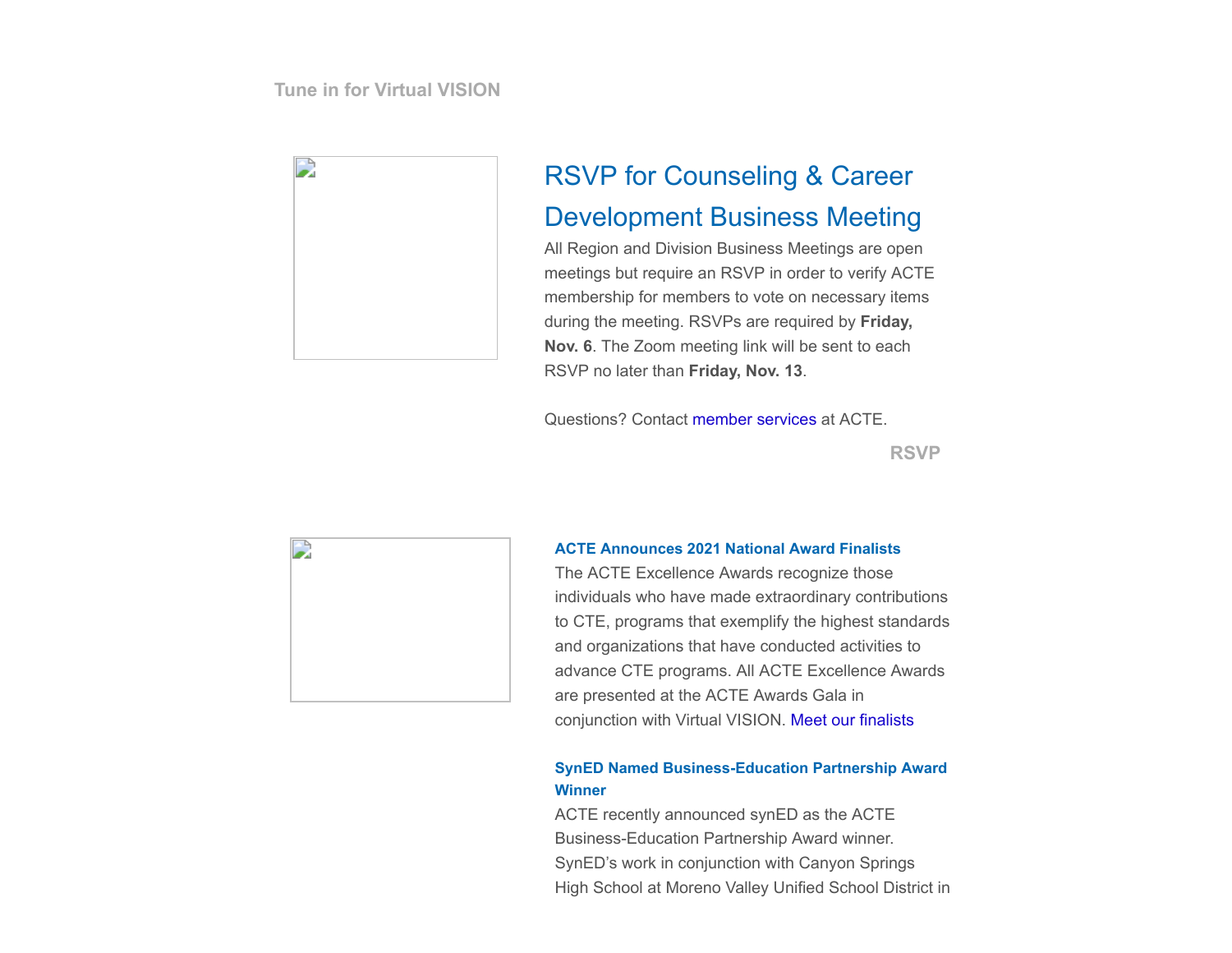Moreno Valley, California to help build a skilled and prepared workforce of high school students was a driving factor and example of their exemplary work that led to their award recognition. [Read more](https://www.acteonline.org/press-releases/syned-named-acte-business-education-partnership-award-winner/)

#### **Joseph P. Dragone Named Champion for CTE Winner**

ACTE is pleased to announce the ACTE Champion for CTE: Joseph P. Dragone, Ph.D., senior executive officer at Capital Region BOCES in Albany, New York. The ACTE Champion for CTE award recognizes education leaders, business and industry executives, and thought leaders who support and champion CTE programs as a vital part of developing a prepared, adaptable and competitive workforce. [Read more](https://www.acteonline.org/press-releases/joseph-p-dragone-ph-d-named-acte-champion-for-cte/)

#### **Michigan Student Wins ACTE National Student Trophy Design Contest**

ACTE recently announced Sara Tatreau, a Kent Career Tech Center recent graduate, as the national student trophy design winner in its fifth annual student trophy design contest. In addition to having her design used to create this year's trophies, Tatreau will receive a \$1,000 scholarship and Kent Career Tech Center will receive a free one-year lease of a 3D printer, courtesy of Stratasys, Ltd. [Meet Sara Tatreau](https://www.acteonline.org/press-releases/michigan-student-wins-acte-national-student-trophy-design-contest/)

## ACTE Seeking Inclusion, Access,

### Equity and Diversity Mentees

ACTE's new mentorship program, offering professional development opportunities to help cultivate more diverse and inclusive work environments for CTE educators, seeks to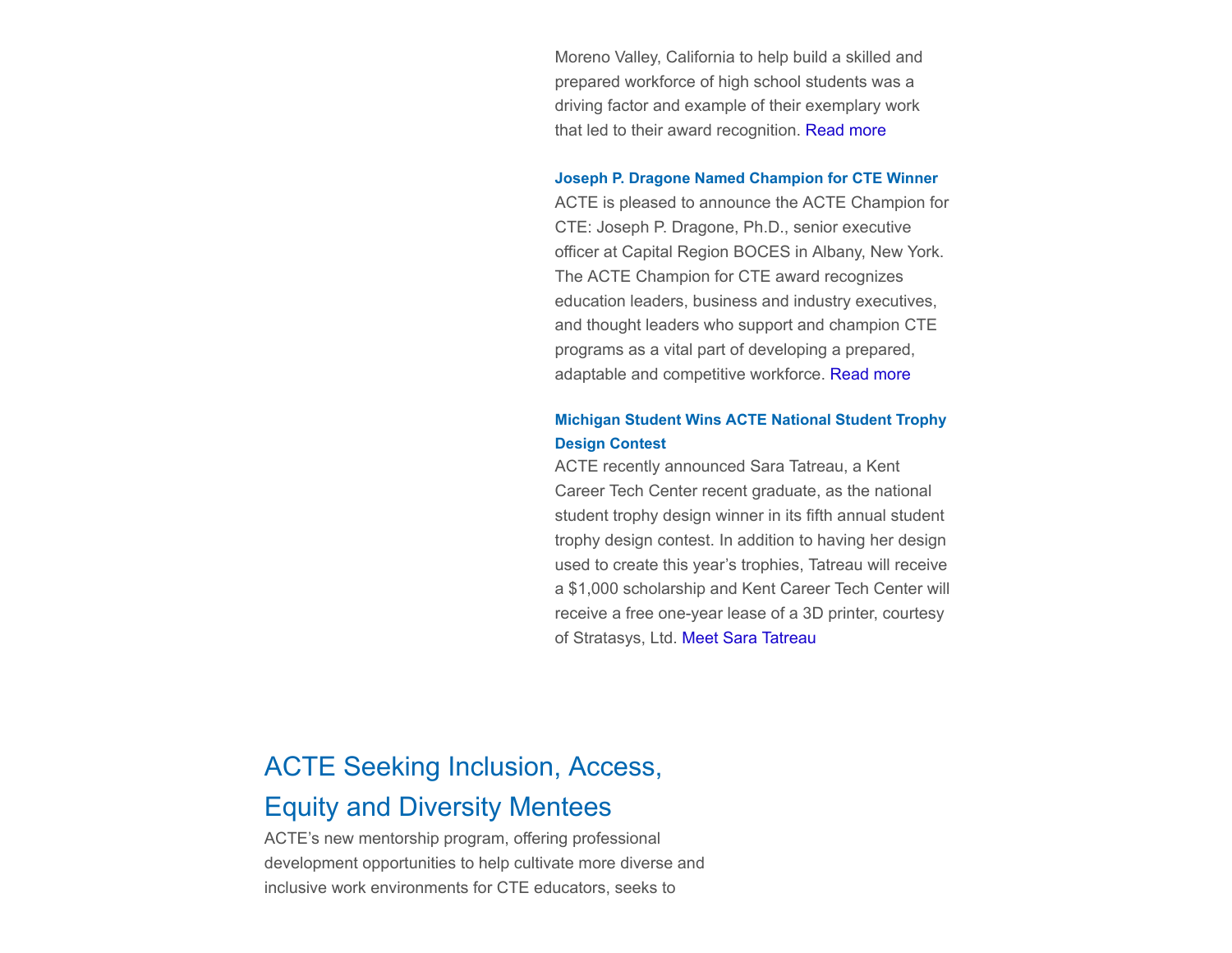support association members interested in inclusion, access, equity and diversity (IAED) — those who are interested in serving as mentees in ACTE's IAED Mentorship Program should apply by **Nov. 1**.



**[Learn more](https://www.acteonline.org/iaed-mentorship-program/)**



## Innovation in CTE

ACTE is looking for innovation at the forefront of CTE. The innovation definition for the purpose of ACTE's work on this project is: Something new or unique utilized at the CTE program level which improves conditions for student learning, teacher practice or other facets of the CTE experience. Please submit any innovative concepts for ACTE to develop into best practices content to [Megan Kmiotek.](mailto:mkmiotek@acteonline.org?subject=Innovation%20in%20CTE)

## New Resource for CTSO Students

Rachael Mann, author of *The CTSO Competition Companion*, offers CTSO students specific components of winning strategies and approaches in this easy-to-read book, covering such topics as:

- How to excel in competitions and win at life
- Building skills that will open doors and opportunities
- How to prepare for unknown variables and predict worstcase scenarios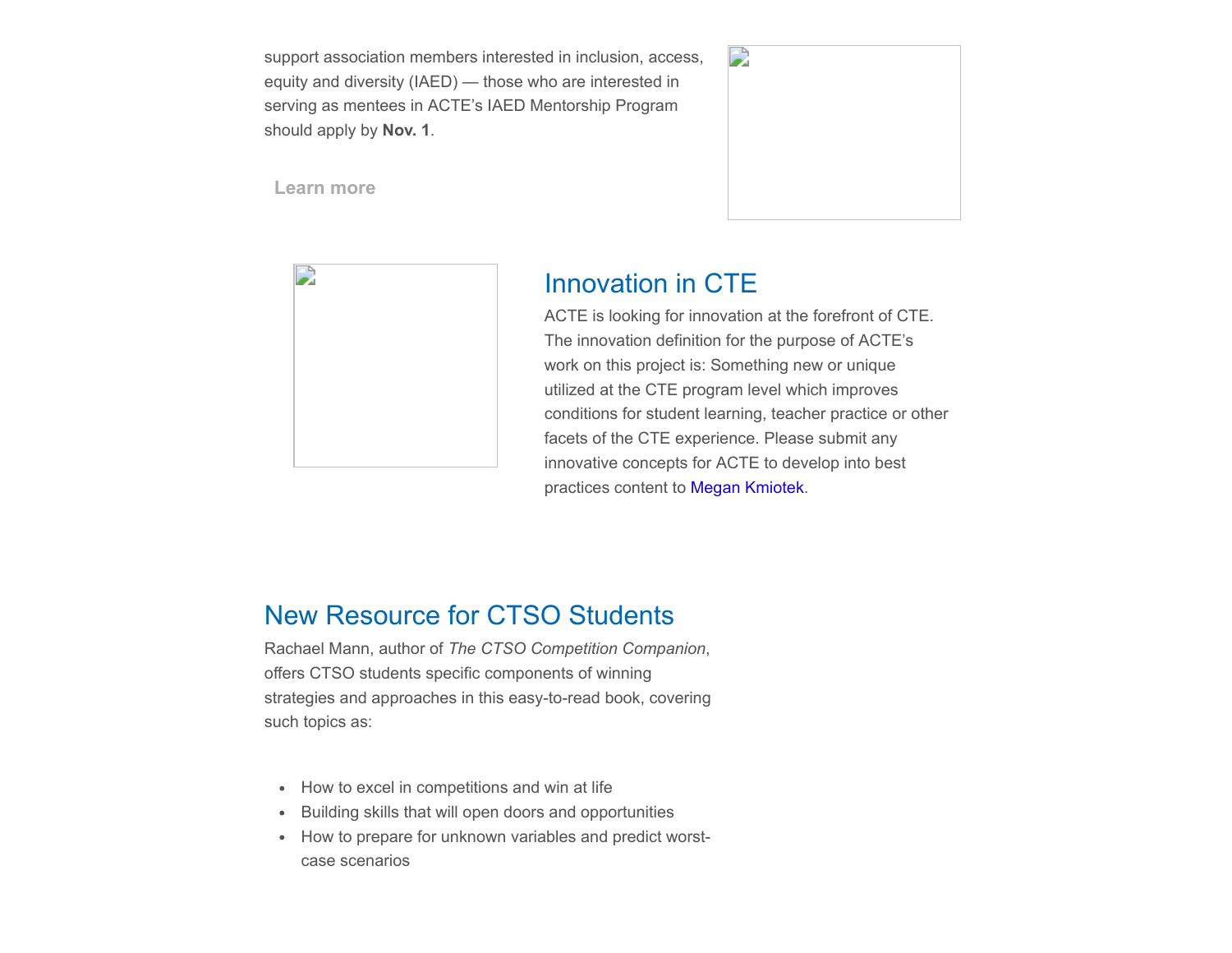The complementary book launch webinar, featuring the author and some of the book's guest voices, can be viewed [here](https://www.youtube.com/watch?v=Yd_a2Bv7yZg&feature=youtu.be). Member price is \$19.95.

**[Purchase your copy](https://www.acteonline.org/publications/shopacte/)**





# New Student Video Contest: Advancing Space Exploration Through Manufacturing

ACTE, host of CTE Month®, and NASA HUNCH are excited to once again collaborate on the 2020–21 student video challenge, showcasing CTE and projectbased learning programs in high-demand career fields on earth and in space. This year's theme is "Advancing Space Exploration Through Manufacturing" and encompasses multiple CTE sectors, including health care, transportation, family and consumer sciences, energy, robotics and more! The deadline to submit a video is **April 1**.